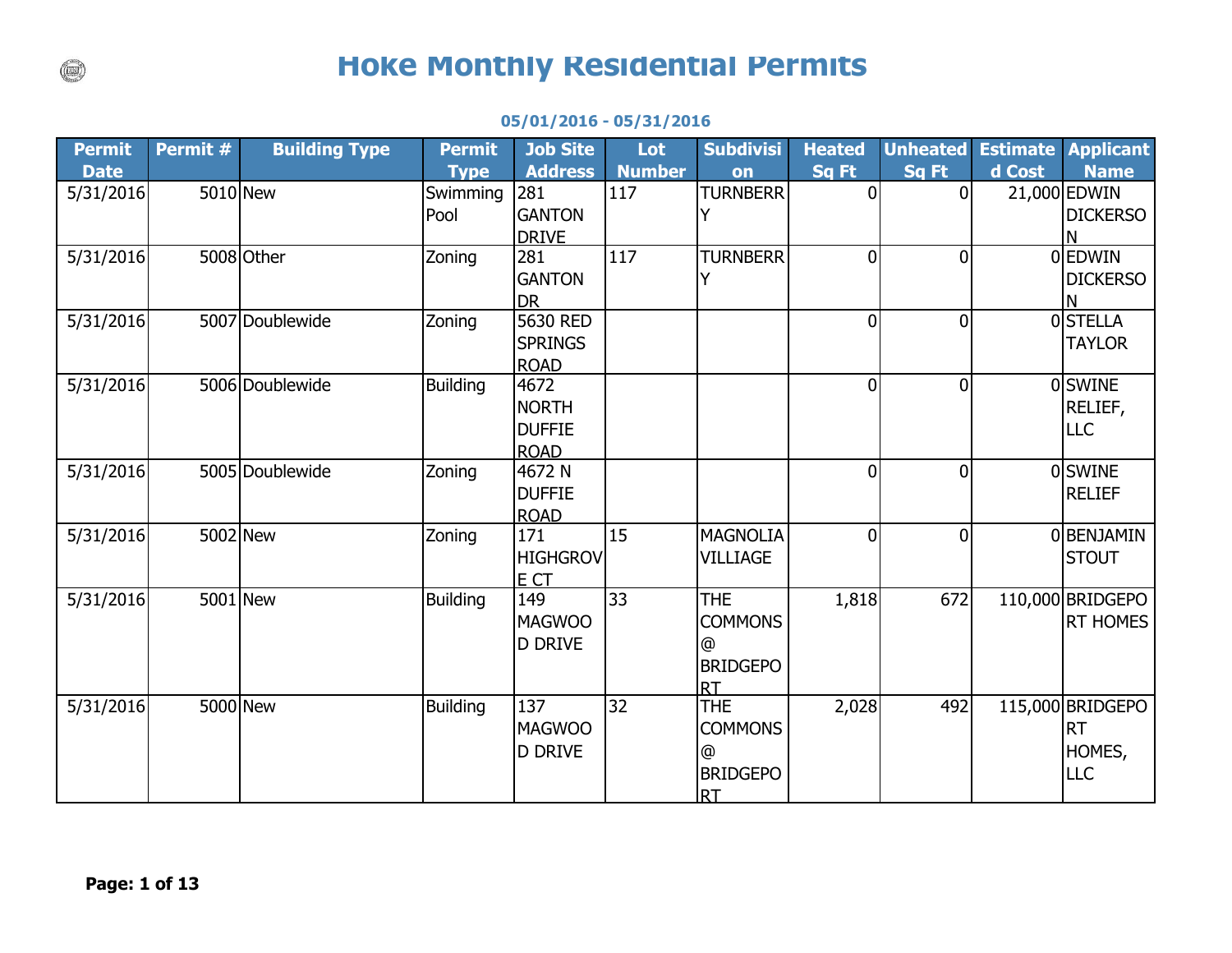| 5/31/2016 | 4999 New          | <b>Building</b> | 148<br><b>MAGWOO</b><br><b>D DRIVE</b>              | $\overline{3}$ | <b>THE</b><br><b>COMMONS</b><br>$\omega$<br><b>BRIDGEPO</b><br><b>RT</b> | 2,009          | 679            | 120,000 BRIDGEPO<br><b>RT HOMES</b>    |
|-----------|-------------------|-----------------|-----------------------------------------------------|----------------|--------------------------------------------------------------------------|----------------|----------------|----------------------------------------|
| 5/31/2016 | 4998 New          | Zoning          | 148<br><b>MAGWOO</b><br>D DR                        | 3              | <b>THE</b><br><b>COMMONS</b><br>@<br><b>BRIDGEPO</b><br><b>RT</b>        | $\overline{0}$ | $\theta$       | 0BRIDGEPO<br><b>RT HOMES</b>           |
| 5/31/2016 | 4997 New          | <b>Building</b> | 134<br><b>MAGWOO</b><br><b>D DRIVE</b>              | $\overline{2}$ | THE<br><b>COMMONS</b><br>$^{\circ}$<br><b>BRIDGEPO</b><br><b>RT</b>      | 2,030          | 535            | 110,000 BRIDGEPO<br>RT HOMES           |
| 5/31/2016 | 4996 New          | Building        | 116<br><b>MAGWOO</b><br><b>D DRIVE</b>              | $\mathbf{1}$   | <b>THE</b><br><b>COMMONS</b><br>@<br><b>BRIDGEPO</b><br><b>RT</b>        | 1,890          | 696            | 110,000 BRIDGEPO<br><b>RT HOMES</b>    |
| 5/31/2016 | 4995 New          | Zoning          | 116<br><b>MAGWOO</b><br><b>D DRIVE</b>              | $\mathbf{1}$   | <b>THE</b><br><b>COMMONS</b><br>@<br><b>BRIDGEPO</b><br><b>RT</b>        | $\overline{0}$ | $\overline{0}$ | 0BRIDGEPO<br><b>RT HOMES</b>           |
| 5/31/2016 | 4994 storage/shed | <b>Building</b> | 798<br><b>STONEY</b><br><b>POINT</b><br><b>ROAD</b> |                |                                                                          | $\overline{0}$ | 160            | 4,000 REBECCA<br><b>GREENE</b>         |
| 5/31/2016 | 4993 storage/shed | Zoning          | 798<br><b>STONEY</b><br><b>POINT</b><br><b>ROAD</b> |                |                                                                          | 0              | $\Omega$       | 0REBECCA<br><b>GREENE</b>              |
| 5/31/2016 | 4992 Singlewide   | Zoning          | 5051 N<br><b>SHANNON</b><br><b>ROAD</b>             |                |                                                                          | $\overline{0}$ | $\overline{0}$ | 0 ELIAS<br><b>SALAZAR</b><br><b>JR</b> |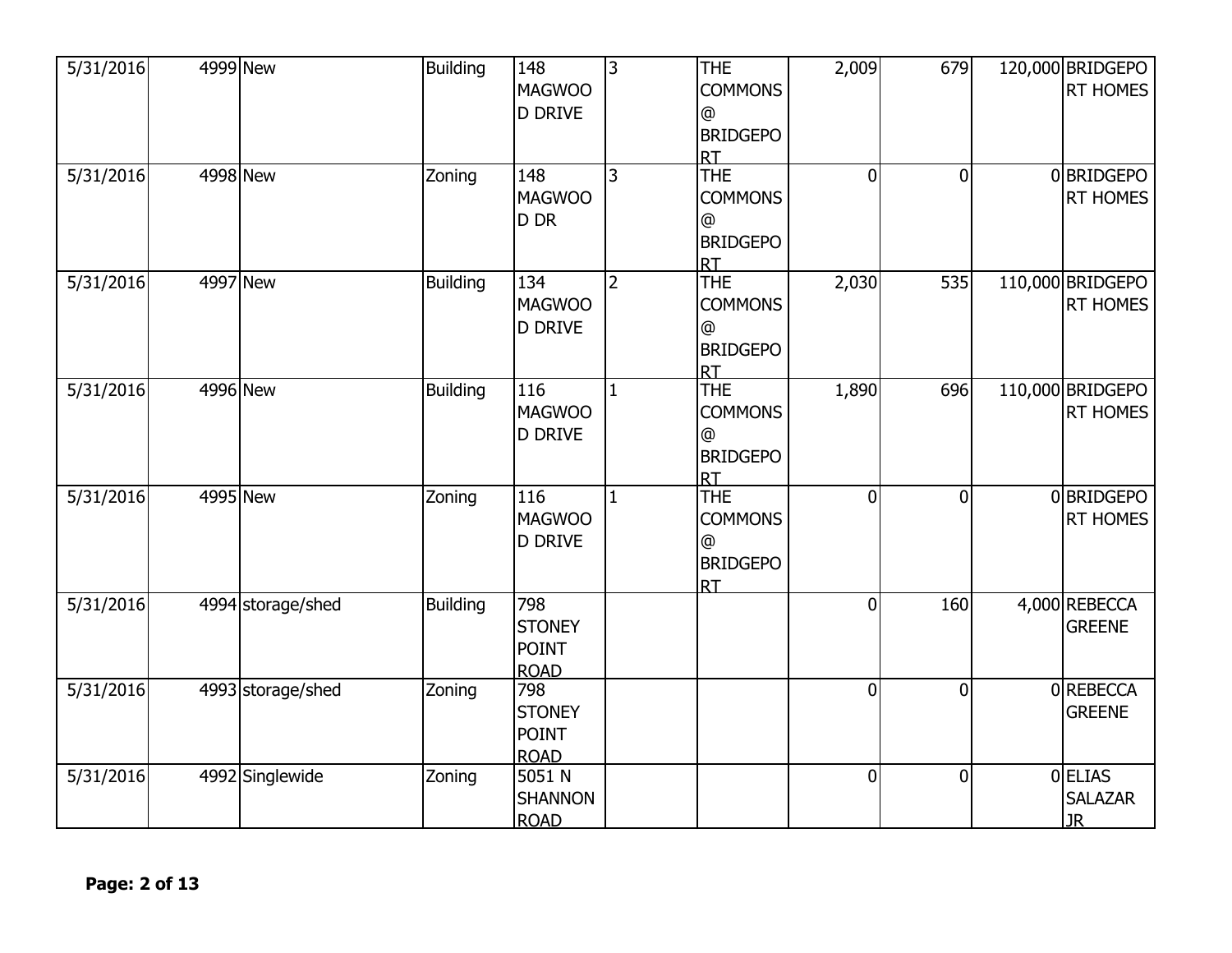| 5/27/2016 |          | $\overline{4989}$ Deck | <b>Building</b> | <b>204 BUGLE</b><br><b>CALL</b>                     |    | <b>PARKER'S</b><br><b>GROVE</b>                                             | $\overline{0}$ | 250            | 4,000 MICHAEL<br><b>LOWE</b>                                     |
|-----------|----------|------------------------|-----------------|-----------------------------------------------------|----|-----------------------------------------------------------------------------|----------------|----------------|------------------------------------------------------------------|
| 5/27/2016 |          | 4985 Renovations       | <b>Building</b> | 2909<br><b>HIGHWAY</b><br>401<br><b>BUSINESS</b>    |    |                                                                             | 3,500          | $\overline{0}$ | 180,000 HILLCREST<br><b>FIRE</b><br><b>DEPARTME</b><br><b>NT</b> |
| 5/27/2016 |          | 4982 Renovations       | <b>Building</b> | 336<br><b>NORTH</b><br><b>DUFFIE</b><br><b>ROAD</b> |    |                                                                             | $\overline{0}$ | $\overline{0}$ | 0BARBARA<br><b>ROSS</b>                                          |
| 5/26/2016 |          | 4977 Singlewide        | Zoning          | 216<br><b>HIGGINS</b><br><b>LANE</b>                |    |                                                                             | $\overline{0}$ | $\overline{0}$ | 0BERNARD<br><b>BARNS</b>                                         |
| 5/26/2016 |          | 4976 Commercial (new)  | <b>Building</b> | 3217<br><b>CALLOWAY</b><br><b>ROAD</b>              |    |                                                                             | 1,699          | 520            | 85,000 STRICKLA<br><b>ND</b><br><b>CONSTRUC</b><br><b>TION</b>   |
| 5/26/2016 | 4974 New |                        | Zoning          | 149<br>MAGWOO<br>D DR                               | 33 | <b>THE</b><br><b>COMMONS</b><br>@<br><b>BRIDGEPO</b><br>Irt                 | $\overline{0}$ | $\overline{0}$ | 0BRIDGEPO<br>RT HOMES                                            |
| 5/26/2016 | 4973 New |                        | Zoning          | 137<br>MAGWOO<br>D DR                               | 32 | <b>THE</b><br><b>COMMONS</b><br>@<br><b>BRIDGEPO</b><br><b>IRT</b>          | $\overline{0}$ | $\overline{0}$ | 0BRIDGEPO<br>RT HOMES                                            |
| 5/26/2016 | 4972 New |                        | Zoning          | 148<br>MAGWOO<br>D DR                               | l3 | <b>THE</b><br><b>COMMONS</b><br>$^{\circ}$<br><b>BRIDGEPO</b><br><b>IRT</b> | $\overline{0}$ | $\overline{0}$ | 0BRIDGEPO<br><b>RT HOMES</b>                                     |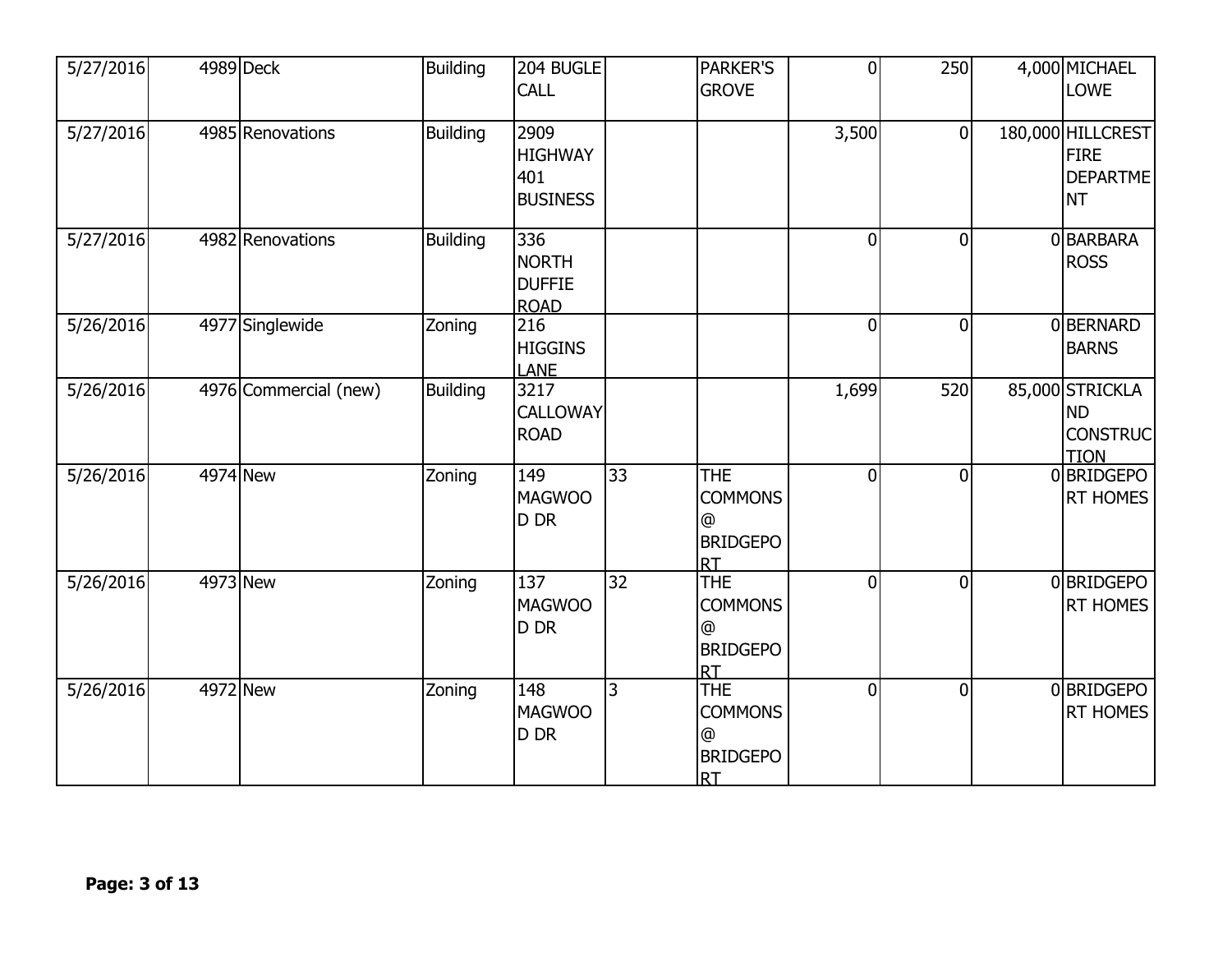| 5/26/2016 | 4971 New               | Zoning          | 134<br><b>MAGWOO</b><br>D DR                         | $\overline{2}$ | <b>THE</b><br><b>COMMONS</b><br>@<br><b>BRIDGEPO</b><br><b>RT</b> | $\overline{0}$ | $\theta$       | 0BRIDGEPO<br><b>RT HOMES</b>                                             |
|-----------|------------------------|-----------------|------------------------------------------------------|----------------|-------------------------------------------------------------------|----------------|----------------|--------------------------------------------------------------------------|
| 5/26/2016 | 4970 New               | Zoning          | 116<br><b>MAGWOO</b><br><b>D DRIVE</b>               | 1              | <b>THE</b><br><b>COMMONS</b><br>@<br><b>BRIDGEPO</b><br><b>RT</b> | $\overline{0}$ | $\overline{0}$ | 0BRIDGEPO<br>RT HOMES                                                    |
| 5/25/2016 | 4963 Carport Enclosure | <b>Building</b> | 184<br><b>KESTRAL</b><br><b>COURT</b>                |                | <b>FALCON</b><br><b>RIDGE</b>                                     | 484            | $\Omega$       | 15,000 SHAWNET<br><b>TE</b><br><b>HARTSFIE</b><br>LD                     |
| 5/25/2016 | 4960 Fence             | Zoning          | 436<br><b>STONEBRI</b><br><b>AR</b><br><b>AVENUE</b> | 5              | <b>MIDLANDS</b><br>@BEDFOR<br>D                                   | $\overline{0}$ | $\Omega$       | $0$ LMS $8$<br><b>SONS</b><br><b>HOMES</b>                               |
| 5/25/2016 | 4959 Fence             | Zoning          | 418<br><b>STONEBRI</b><br><b>AR</b><br><b>AVENUE</b> | 4              | <b>MIDLANDS</b><br>@BEDFOR<br>D                                   | $\overline{0}$ | $\Omega$       | $0$ LMS&<br><b>SONS</b><br><b>HOMES</b>                                  |
| 5/25/2016 | 4956 Doublewide        | <b>Building</b> | 4453<br><b>NORTH</b><br><b>DUFFIE</b><br><b>ROAD</b> |                |                                                                   | $\overline{0}$ | $\mathbf 0$    | 0SHONTA<br><b>STEVENS</b>                                                |
| 5/25/2016 | 4954 Renovations       | <b>Building</b> | 10191<br><b>ABERDEEN</b><br><b>ROAD</b>              |                |                                                                   | $\overline{0}$ | $\Omega$       | 3,900 LINDA<br><b>NETHERLY</b>                                           |
| 5/24/2016 | 4953 New               | <b>Building</b> | 163<br><b>LEGENDS</b><br><b>DRIVE</b>                | 4              | <b>THE</b><br><b>LEGENDS</b>                                      | 2,143          | 775            | 129,000 MCLEAN<br><b>CONTRACT</b><br>ING&<br><b>INVESTME</b><br>NTS, LLC |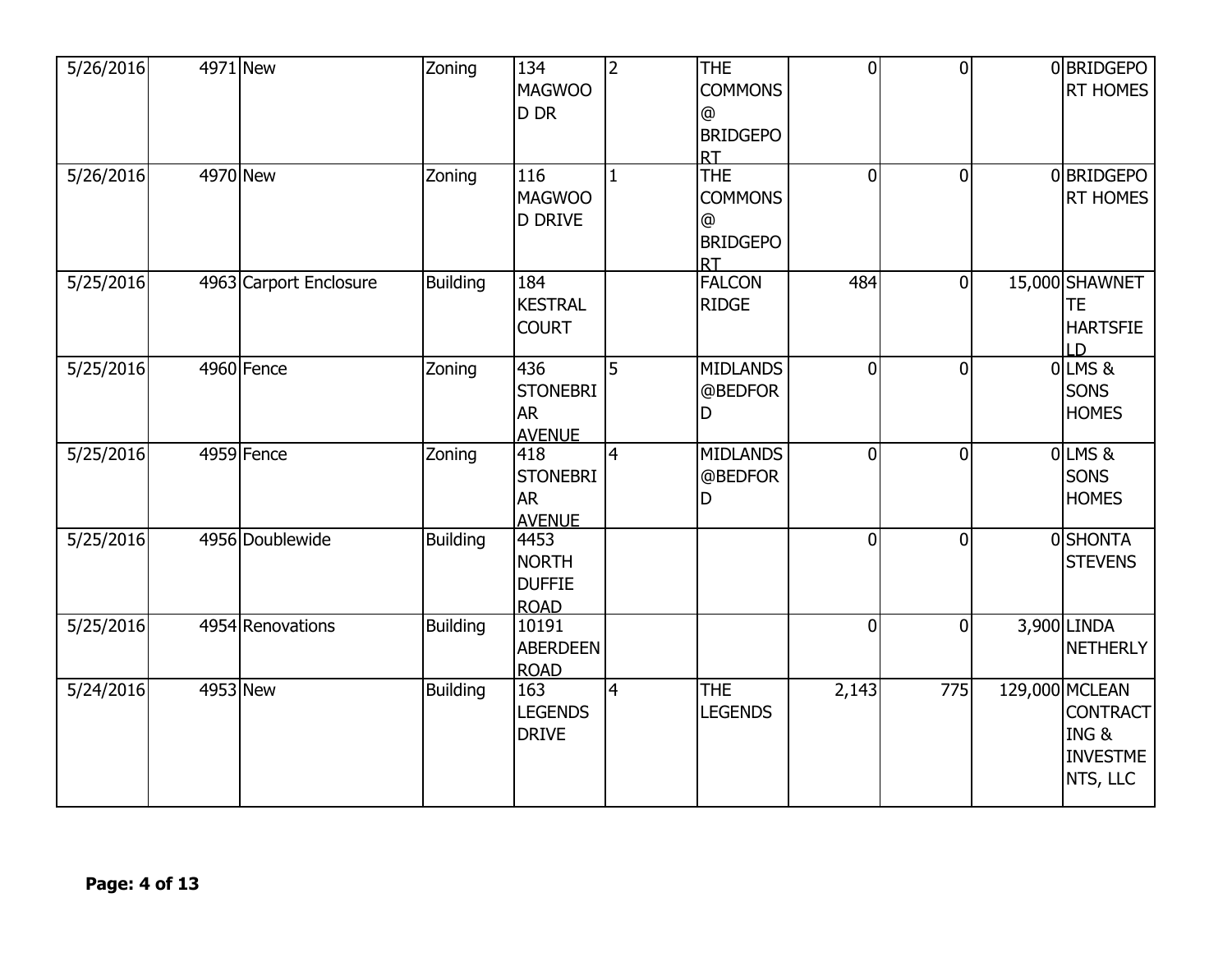| 5/24/2016 | 4952 Other        | Zoning           | 6017 S<br><b>OLD WIRE</b><br><b>ROAD</b>        |                |                                                          | $\overline{0}$ | $\Omega$       |             | 0 DOROTHY<br><b>CUMMING</b><br>S                                  |
|-----------|-------------------|------------------|-------------------------------------------------|----------------|----------------------------------------------------------|----------------|----------------|-------------|-------------------------------------------------------------------|
| 5/24/2016 | 4951 New          | Swimming<br>Pool | 391 CREEK 1<br><b>FARM</b><br><b>ROAD</b>       |                | <b>CREEKFAR</b><br>M                                     | $\overline{0}$ | 448            | 26,500 DEAN | <b>STURCH</b>                                                     |
| 5/24/2016 | 4950 Other        | Zoning           | 391<br><b>CREEKFAR</b><br>M ROAD                | $\mathbf{1}$   | <b>CREEKFAR</b><br>M                                     | $\overline{0}$ | $\overline{0}$ |             | 0DEAN<br><b>STURCH</b>                                            |
| 5/23/2016 | 4945 Doublewide   | Zoning           | 4453 N<br><b>DUFFIE</b><br><b>ROAD</b>          |                |                                                          | $\overline{0}$ | $\overline{0}$ |             | 0SHONTA<br><b>STEVENS</b>                                         |
| 5/23/2016 | 4941 New          | Zoning           | 163<br><b>LEGENDS</b><br><b>DR</b>              | $\overline{4}$ | <b>THE</b><br><b>LEGENDS</b>                             | $\overline{0}$ | $\overline{0}$ |             | 0 MCLEAN<br><b>CONTRACT</b><br>ING&<br><b>INVESTIN</b>            |
| 5/20/2016 | 4939 Addition     | <b>Building</b>  | 111<br>LINDA'S<br><b>LANE</b>                   | 15             | <b>FULFORD</b><br>MCMILLIA<br>N<br><b>ESTATES</b>        | $\overline{0}$ | 100            |             | 3,000 JENNIE &<br><b>ROLLIN</b><br><b>RAYMES</b>                  |
| 5/20/2016 | 4937 New          | <b>Building</b>  | 145<br><b>LEGENDS</b><br><b>DRIVE</b>           | 3              | <b>THE</b><br><b>LEGENDS</b>                             | 1,901          | 589            |             | 120,000 MCLEAN<br>CONTRACT<br>ING&<br><b>INVESTME</b><br>NTS, LLC |
| 5/19/2016 | 4932 storage/shed | Zoning           | 111 LINDA 15<br><b>LANES</b>                    |                | <b>FULFORD</b><br><b>MCMILLIA</b><br>N<br><b>ESTATES</b> | $\overline{0}$ | $\overline{0}$ |             | <b>OJENNIE</b><br><b>RAYMES</b>                                   |
| 5/19/2016 | 4929 New          | <b>Building</b>  | 487 ROYAL 34<br><b>BIRKDALE</b><br><b>DRIVE</b> |                | <b>TURNBERR</b><br>Y                                     | 3,167          | 739            |             | 170,000 RICHARD<br><b>FAMILY</b><br><b>BUILDERS</b>               |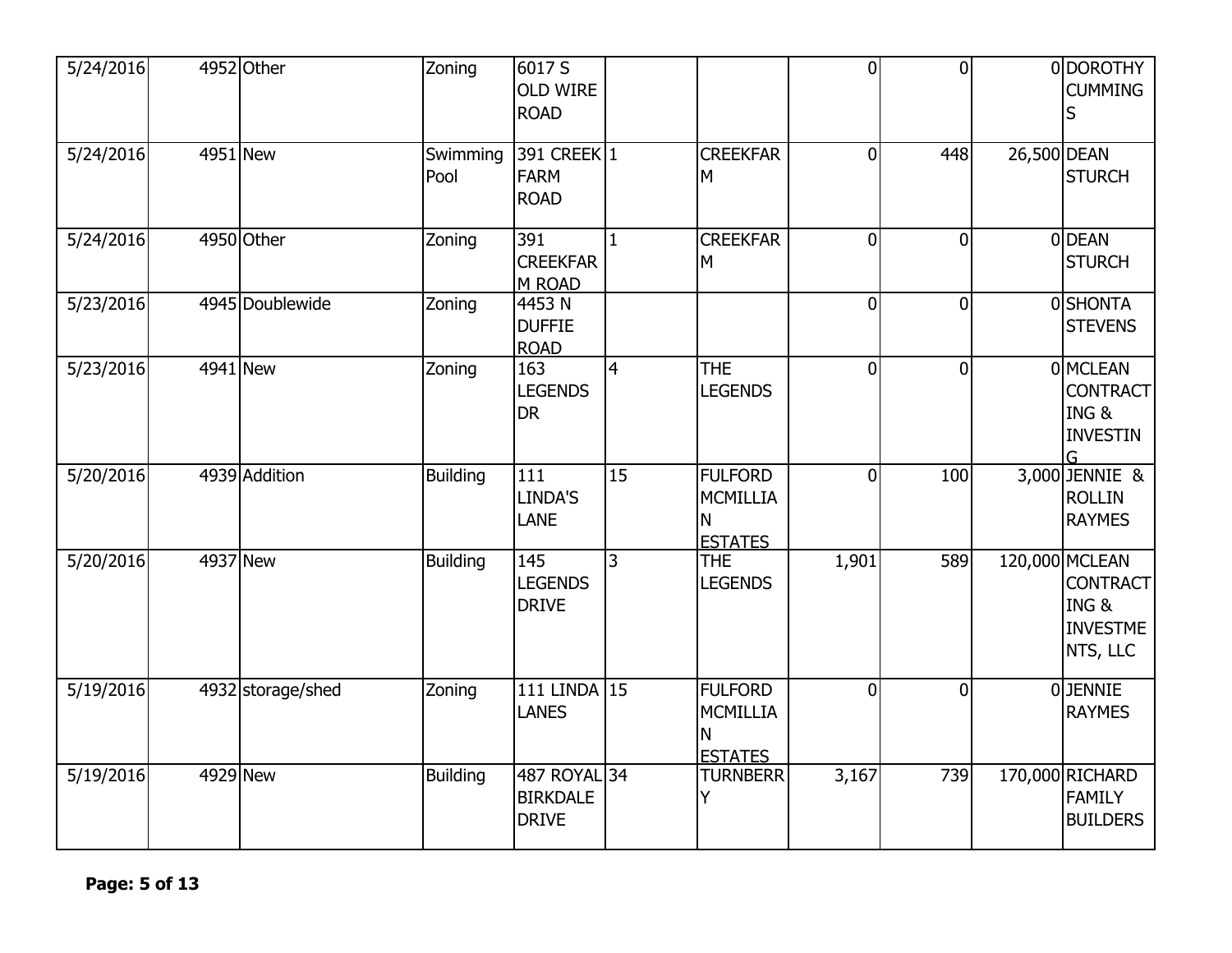| 5/19/2016 | 4928 New        | <b>Building</b> | 503 ROYAL 33<br><b>BIRKDALE</b><br><b>DRIVE</b>                            |    | <b>TURNBERR</b> | 3,533          | 846            | 185,000 FLOYD | <b>PROPERTI</b><br><b>ES AND</b><br>DEVELOPM<br><b>ENT</b>      |
|-----------|-----------------|-----------------|----------------------------------------------------------------------------|----|-----------------|----------------|----------------|---------------|-----------------------------------------------------------------|
| 5/18/2016 | 4926 New        | Zoning          | 3217<br><b>CALLOWAY</b><br><b>ROAD</b>                                     |    |                 | $\mathbf 0$    | $\overline{0}$ |               | <b>OSTRICKLA</b><br><b>ND</b><br><b>CONSTRUC</b><br><b>TION</b> |
| 5/18/2016 | 4923 New        | Zoning          | 901<br><b>ARSENAL</b><br><b>AVE</b><br><b>FAYETTEVI</b><br>LLE NC<br>28305 | 34 | <b>TURNBERR</b> | $\mathbf 0$    | $\mathbf{0}$   |               | 0 FLOYD<br><b>PROPERTI</b><br><b>ES</b>                         |
| 5/18/2016 | 4922 New        | Zoning          | 901<br><b>ARSENAL</b><br><b>AVE</b><br><b>FAYETTEVI</b><br>LLE NC<br>28305 | 33 | <b>TURNBERR</b> | $\overline{0}$ | $\mathbf{0}$   |               | 0 FLOYD<br><b>PROPERTI</b><br><b>ES</b>                         |
| 5/18/2016 | 4921 Singlewide | <b>Building</b> | 1515 JOHN<br><b>ROAD</b>                                                   |    |                 | $\overline{0}$ | $\mathbf{0}$   |               | $0$ CODY &<br><b>KIMBERLY</b><br><b>BOYD</b>                    |
| 5/18/2016 | 4920 Singlewide | Zoning          | <b>1515 JOHN</b><br><b>ROAD</b>                                            |    |                 | $\overline{0}$ | $\overline{0}$ |               | 0 KIMBERLY<br><b>BOYD</b>                                       |
| 5/18/2016 | 4917 New        | Zoning          | 400 FAITH<br><b>DRIVE</b>                                                  |    |                 | $\overline{0}$ | $\Omega$       |               | 0THOMAS<br><b>WRIGHT</b>                                        |
| 5/17/2016 | 4915 New        | <b>Building</b> | 658<br><b>SCURLOCK</b><br><b>SCHOOL</b><br><b>ROAD</b>                     |    |                 | 1,694          | 689            |               | 55,000 AARON<br><b>REYES</b><br><b>GUTIERRE</b>                 |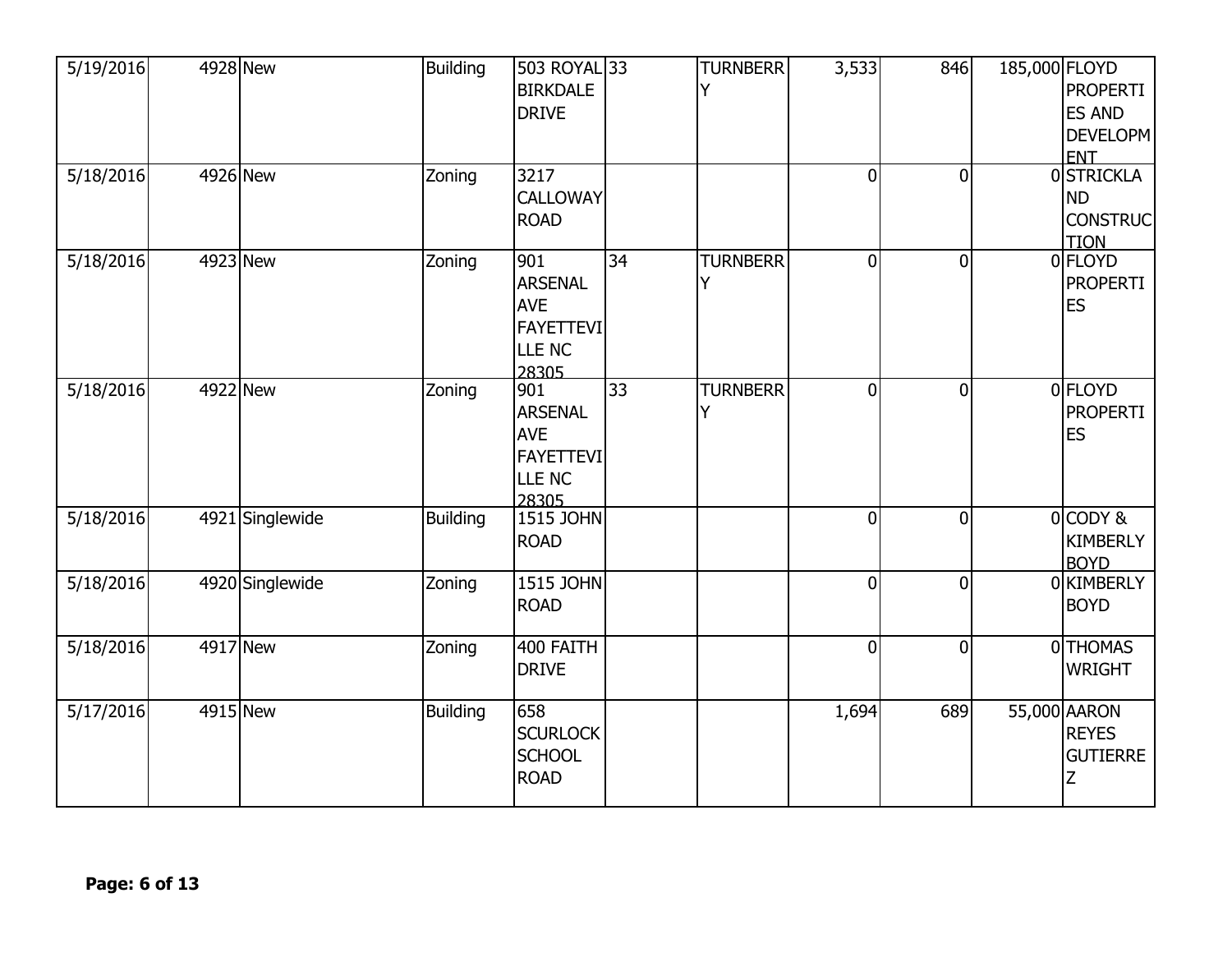| 5/17/2016 | 4908 Other        | <b>Building</b> | 401<br><b>PASTURE</b><br><b>CIRCLE</b>                |   |                                      | $\overline{0}$ | 16,000         |               | 162,000 BIG DOGS<br><b>STABLES</b>                                     |
|-----------|-------------------|-----------------|-------------------------------------------------------|---|--------------------------------------|----------------|----------------|---------------|------------------------------------------------------------------------|
| 5/17/2016 | 4907 Other        | Zoning          | 401<br><b>PASTURE</b><br><b>CIRCLE</b>                |   |                                      | 0              | $\Omega$       |               | 0BIG DOGS<br><b>STABLES</b>                                            |
| 5/17/2016 | 4906 storage/shed | Zoning          | 1124<br><b>CAMDEN</b><br><b>ROAD</b>                  |   |                                      | 0              | $\overline{0}$ |               | 0THOMAS<br><b>FOLDESI</b>                                              |
| 5/17/2016 | 4905 New          | Zoning          | 145<br><b>LEGENDS</b><br><b>DR</b>                    | 3 | <b>THE</b><br><b>LEGENDS</b>         | 0              | $\overline{0}$ |               | 0 MCLEAN<br><b>CONTRACT</b><br>ING&<br><b>INVESTIN</b><br>G.           |
| 5/16/2016 | 4895 Renovations  | <b>Building</b> | 653<br><b>MORNING</b><br><b>GLORY</b><br><b>DRIVE</b> |   | <b>HENDRIX</b><br><b>FARMS</b>       | 3,000          | 500            | 130,000 NARON | SOM                                                                    |
| 5/13/2016 | 4882 Singlewide   | Building        | 415<br><b>WELSH</b><br><b>ROAD</b>                    |   |                                      | $\overline{0}$ | $\Omega$       |               | <b>OMICHAEL</b><br>&<br><b>KENETHA</b><br><b>HAMMOND</b>               |
| 5/13/2016 | 4880 Renovations  | <b>Building</b> | 2307<br><b>QUIGLEY</b><br><b>COURT</b>                |   | <b>MCDOUGA</b><br>LD<br><b>DOWNS</b> | $\overline{0}$ | $\overline{0}$ |               | 0TEKTON<br><b>CONSTRUC</b><br><b>TION</b>                              |
| 5/12/2016 | 4873 New          | Zoning          | 452<br><b>NIGHTHA</b><br><b>WK LOOP</b>               |   |                                      | 0              | $\overline{0}$ |               | 0THOMAS<br><b>BROWN</b>                                                |
| 5/12/2016 | 4872 Porch        | Zoning          | 857<br><b>LINDSAY</b><br><b>ROAD</b>                  |   |                                      | 0              | $\overline{0}$ |               | 0JOHN<br><b>MCCOLL</b>                                                 |
| 5/12/2016 | 4869 storage/shed | <b>Building</b> | 207<br><b>GANTON</b><br><b>DRIVE</b>                  |   | <b>TURNBERR</b><br>Υ                 | $\overline{0}$ | 136            |               | 1,200 JAMES<br><b>DUNBAR &amp;</b><br><b>TIFFANY</b><br><b>BENTLEY</b> |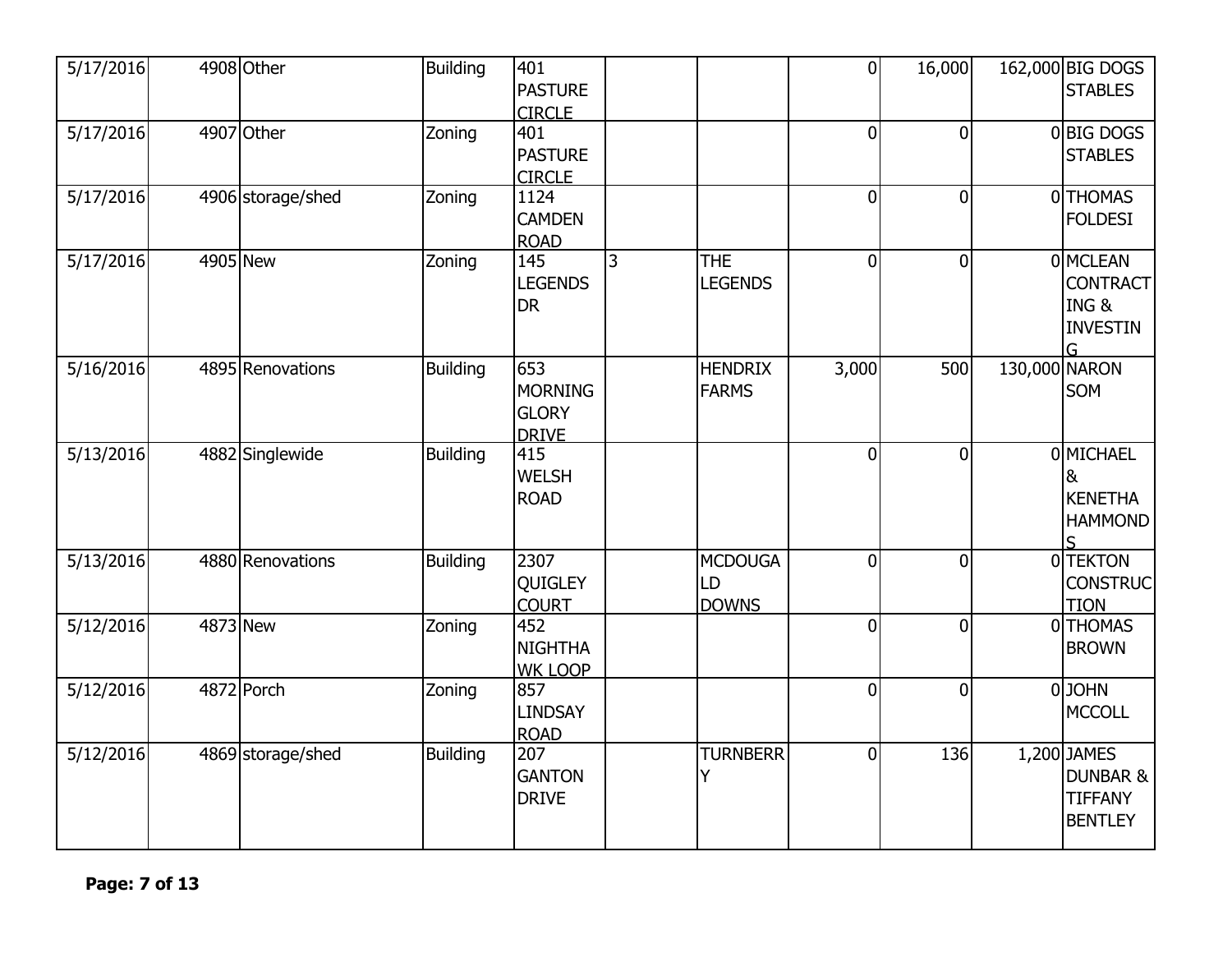| 5/12/2016 | 4868 Other       | Zoning          | 307<br><b>GANTON</b><br><b>DRIVE</b>               | 98             | <b>TURNBERR</b>               | $\overline{0}$ | $\theta$       | 0TIFFANY<br><b>BENTLEY</b>                                              |
|-----------|------------------|-----------------|----------------------------------------------------|----------------|-------------------------------|----------------|----------------|-------------------------------------------------------------------------|
| 5/12/2016 | 4867 Renovations | <b>Building</b> | 235<br><b>TIDWORT</b><br><b>H COURT</b>            | l9             | <b>BRIDGE</b><br><b>PORT</b>  | 2,010          | 330            | 110,000 BRIDGEPO<br><b>RT</b><br>HOMES,<br><b>LLC</b>                   |
| 5/11/2016 | 4863 Fence       | Zoning          | 453<br><b>BLACKHA</b><br><b>WK LANE</b>            |                |                               | $\overline{0}$ | $\overline{0}$ | 0 APRIL<br><b>SNEED</b>                                                 |
| 5/11/2016 | 4862 Fence       | Zoning          | 510<br><b>KERNSTO</b><br><b>WN RD</b>              |                |                               | $\overline{0}$ | $\overline{0}$ | 0SOREN<br><b>DUARTE</b>                                                 |
| 5/11/2016 | 4861 Fence       | Zoning          | 108 HAYES<br><b>CT</b>                             |                |                               | $\overline{0}$ | $\overline{0}$ | 0GORDON<br>GUSTAFSO                                                     |
| 5/11/2016 | <b>4860 New</b>  | Zoning          | 638<br><b>ROANOKE</b><br><b>DR</b>                 | 464            | <b>RIVERBRO</b><br><b>OKE</b> | $\overline{0}$ | $\Omega$       | 0 ONSITE<br><b>HOMES</b>                                                |
| 5/11/2016 | 4857 New         | <b>Building</b> | $\overline{221}$<br><b>LEGENDS</b><br><b>DRIVE</b> | 8              | <b>THE</b><br><b>LEGENDS</b>  | 2,144          | 703            | 127,500 MCLEAN<br><b>CONTRACT</b><br>ING&<br><b>INVESTME</b><br>NTS.LLC |
| 5/11/2016 | 4856 New         | Zoning          | 221<br><b>LEGENDS</b><br><b>DR</b>                 | 18             | <b>THE</b><br><b>LEGENDS</b>  | $\overline{0}$ | $\Omega$       | 0 MCLEAN<br><b>CONTRACT</b><br>ING&<br><b>INVESTIN</b><br>G             |
| 5/11/2016 | 4855 New         | <b>Building</b> | 207<br><b>LEGENDS</b><br><b>DRIVE</b>              | $\overline{7}$ | <b>THE</b><br><b>LEGENDS</b>  | 2,072          | 554            | 127,500 MCLEAN<br>CONTRACT<br>ING &<br><b>INVESTME</b><br>NTS, LLC      |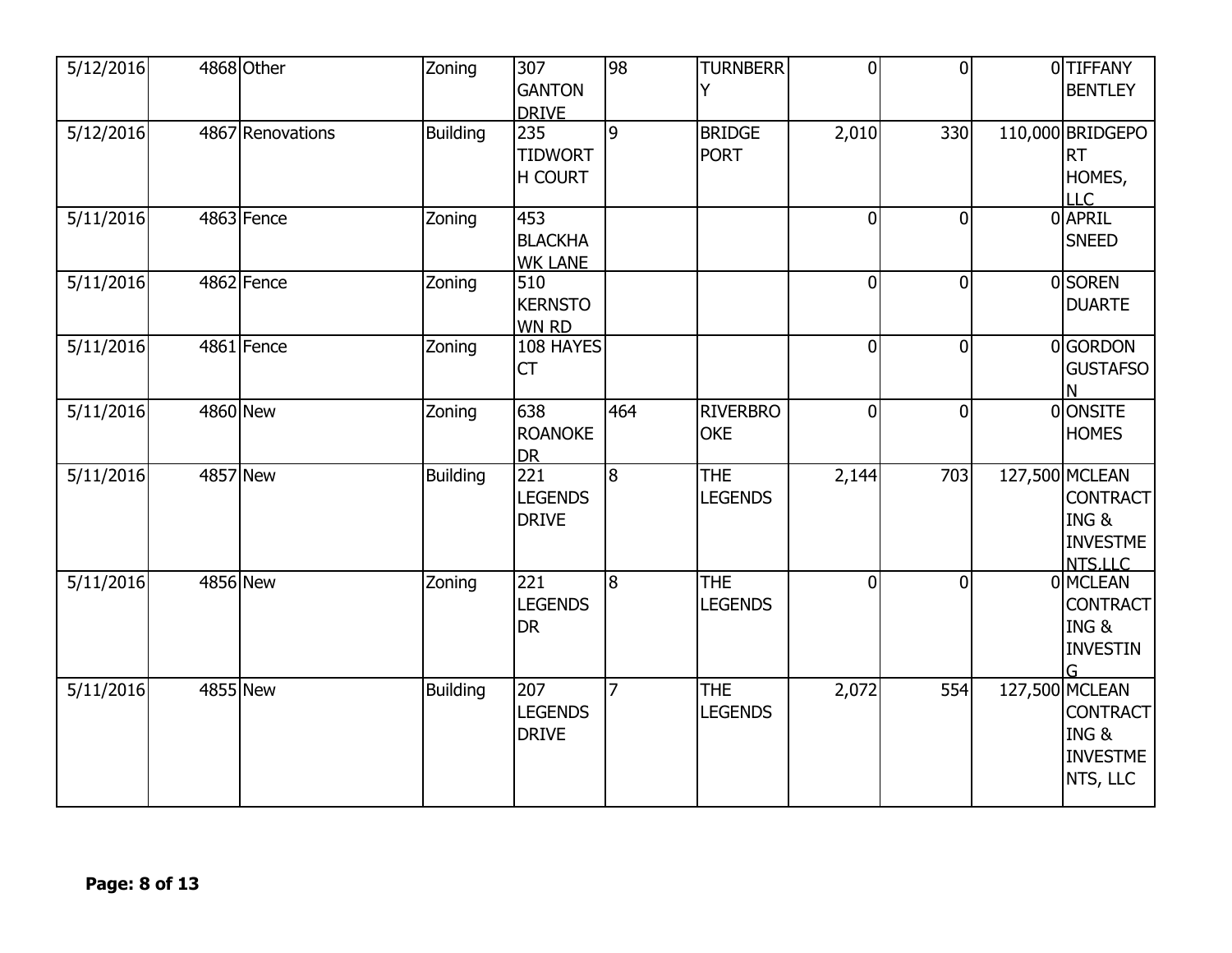| 5/11/2016 |          | 4854 New        | <b>Building</b> | 285<br><b>WEXFORD</b><br><b>STREET</b>                | 289            | <b>WEDGEFIE</b><br>LD                   | 3,107          | 538      | 219,000 CAVINESS<br>& CATES                                 |
|-----------|----------|-----------------|-----------------|-------------------------------------------------------|----------------|-----------------------------------------|----------------|----------|-------------------------------------------------------------|
| 5/10/2016 |          | 4852 New        | <b>Building</b> | 251<br><b>WEXFORD</b><br><b>STREET</b>                | 286            | <b>WEDGEFIE</b><br>LD                   | 2,979          | 965      | 221,000 CAVINESS<br>& CATES                                 |
| 5/10/2016 |          | 4851 New        | Zoning          | 207<br><b>LEGENDS</b><br><b>DR</b>                    | $\overline{7}$ | <b>THE</b><br><b>LEGENDS</b>            | $\mathbf{0}$   | $\Omega$ | 0 MCLEAN<br><b>CONTRACT</b><br>ING&<br><b>INVESTIN</b><br>G |
| 5/10/2016 | 4850 New |                 | Zoning          | 221<br><b>LEGENDS</b><br><b>DR</b>                    | 8              | <b>THE</b><br><b>LEGENDS</b>            | $\overline{0}$ | $\Omega$ | 0 MCLEAN<br><b>CONTRACT</b><br>ING&<br><b>INVESTIN</b><br>G |
| 5/10/2016 | 4849 New |                 | <b>Building</b> | 520 ROYAL 18<br><b>BIRKDALE</b><br><b>DRIVE</b>       |                | <b>TURNBERR</b>                         | 3,107          | 804      | 219,000 CAVINESS<br>& CATES                                 |
| 5/10/2016 |          | 4847 New        | <b>Building</b> | 237<br><b>WEXFORD</b><br><b>STREET</b>                | 285            | <b>WEDGEFIE</b><br>LD                   | 2,912          | 709      | 209,000 CAVINESS<br>& CATES                                 |
| 5/10/2016 |          | 4846 Doublewide | Zoning          | 451<br><b>SHANKLE</b><br><b>ROAD</b>                  |                |                                         | $\mathbf{0}$   | $\Omega$ | 0 CYNTHIA<br><b>MCPHATTE</b>                                |
| 5/10/2016 |          | 4845 New        | <b>Building</b> | 179<br><b>STONEBRI</b><br><b>AR</b><br><b>AVENUE</b>  | 72             | <b>HIGHLAND</b><br>S@BEDFO<br><b>RD</b> | 2,964          | 970      | 220,000 CAVINESS<br>& CATES                                 |
| 5/10/2016 |          | 4844 New        | Zoning          | 520 ROYAL $\sqrt{18}$<br><b>BIRKDALE</b><br><b>DR</b> |                | <b>TURNBERR</b><br>Y                    | $\Omega$       | $\Omega$ | 0CAVINESS<br>& CATES                                        |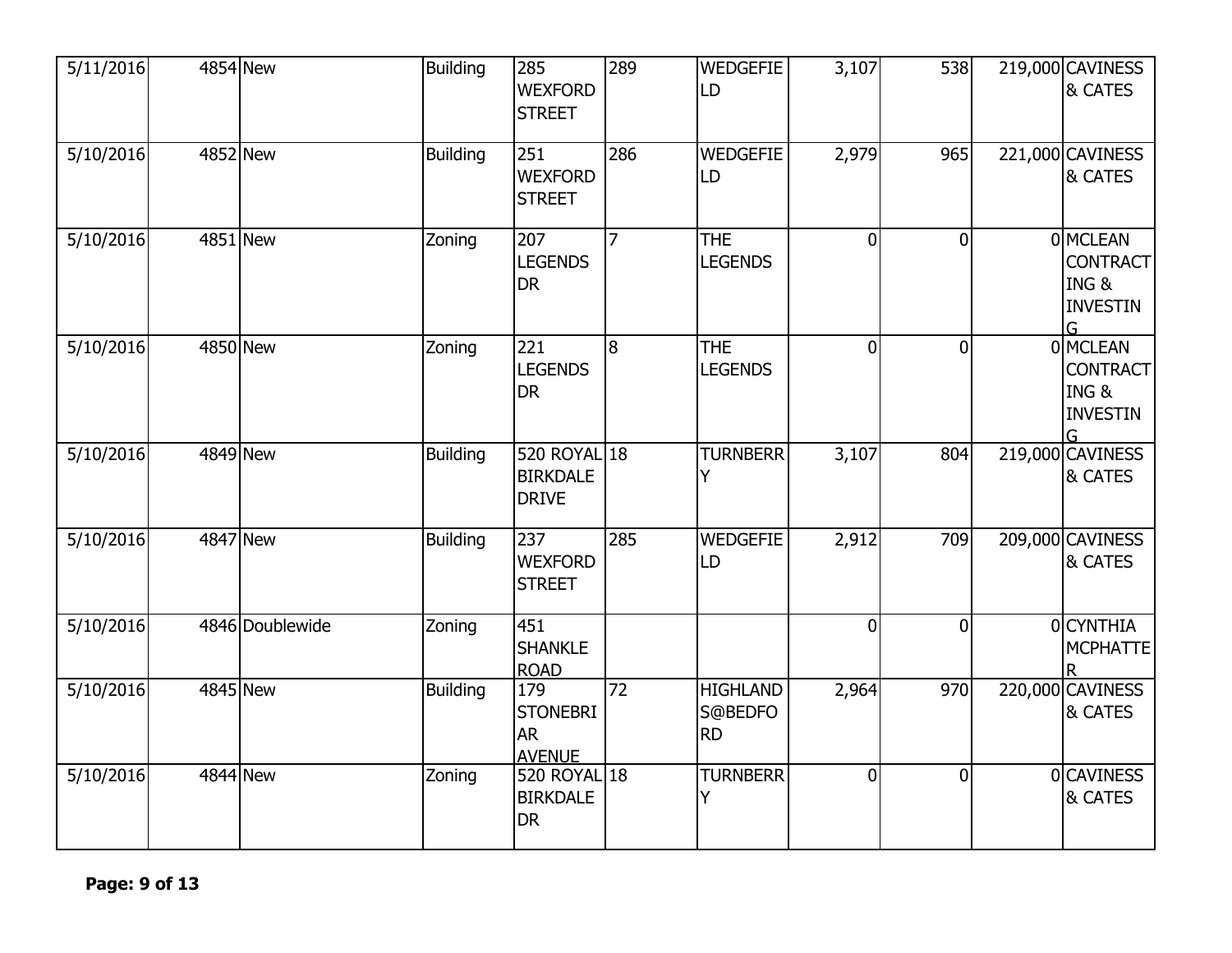| 5/10/2016 | 4841 New   | Zoning          | 251<br><b>WEXFORD</b><br><b>STREET</b>                | 286 | <b>WEDGEFIE</b><br>LD                        | $\overline{0}$ | $\overline{0}$ |                 | 0CAVINESS<br>& CATES                                              |
|-----------|------------|-----------------|-------------------------------------------------------|-----|----------------------------------------------|----------------|----------------|-----------------|-------------------------------------------------------------------|
| 5/10/2016 | 4840 New   | Zoning          | 285<br><b>WEXFORD</b><br><b>STREET</b>                | 289 | <b>WEDGEFIE</b><br>LD                        | $\Omega$       | $\overline{0}$ |                 | 0CAVINESS<br>& CATES                                              |
| 5/10/2016 | 4839 New   | Zoning          | 237<br><b>WEXFORD</b><br><b>STREET</b>                | 285 | <b>WEDGEFIE</b><br>LD                        | $\overline{0}$ | $\overline{0}$ |                 | 0 CAVINESS<br>& CATES                                             |
| 5/10/2016 | 4838 Fence | Zoning          | 146<br><b>WENTWOR</b><br><b>TH DR</b>                 | 49  | <b>TURNBERR</b><br>Y                         | $\overline{0}$ | $\overline{0}$ |                 | 0GARY<br><b>ROWE</b>                                              |
| 5/10/2016 | 4837 New   | <b>Building</b> | 659<br><b>STONEBRI</b><br><b>AR</b><br><b>AVENUE3</b> | 32  | <b>MIDLANDS</b><br>@BEDFOR<br>D              | 2,434          | 1,047          | $126,622$ H & H | <b>CONSTRUC</b><br><b>TORS OF</b><br><b>FAYETTEVI</b><br>LLE, LLC |
| 5/10/2016 | 4836 New   | <b>Building</b> | 286<br><b>STONEBRI</b><br><b>AR</b><br><b>AVENUE</b>  | 52  | <b>HIGHLAND</b><br>S@BEDFO<br><b>RD</b>      | 3,395          | 765            | $163,378$ H & H | <b>CONSTRUC</b><br><b>TORS OF</b><br><b>FAYETTEVI</b><br>LLE, LLC |
| 5/9/2016  | 4832 New   | <b>Building</b> | 608<br><b>STONEBRI</b><br><b>AR</b><br><b>AVENUE</b>  | 19  | <b>MIDLANDS</b><br>@BEDFOR<br>$\overline{D}$ | 2,434          | 647            | 126,622 H & H   | <b>CONSTRUC</b><br><b>TORS OF</b><br><b>FAYETTEVI</b><br>LLE, LLC |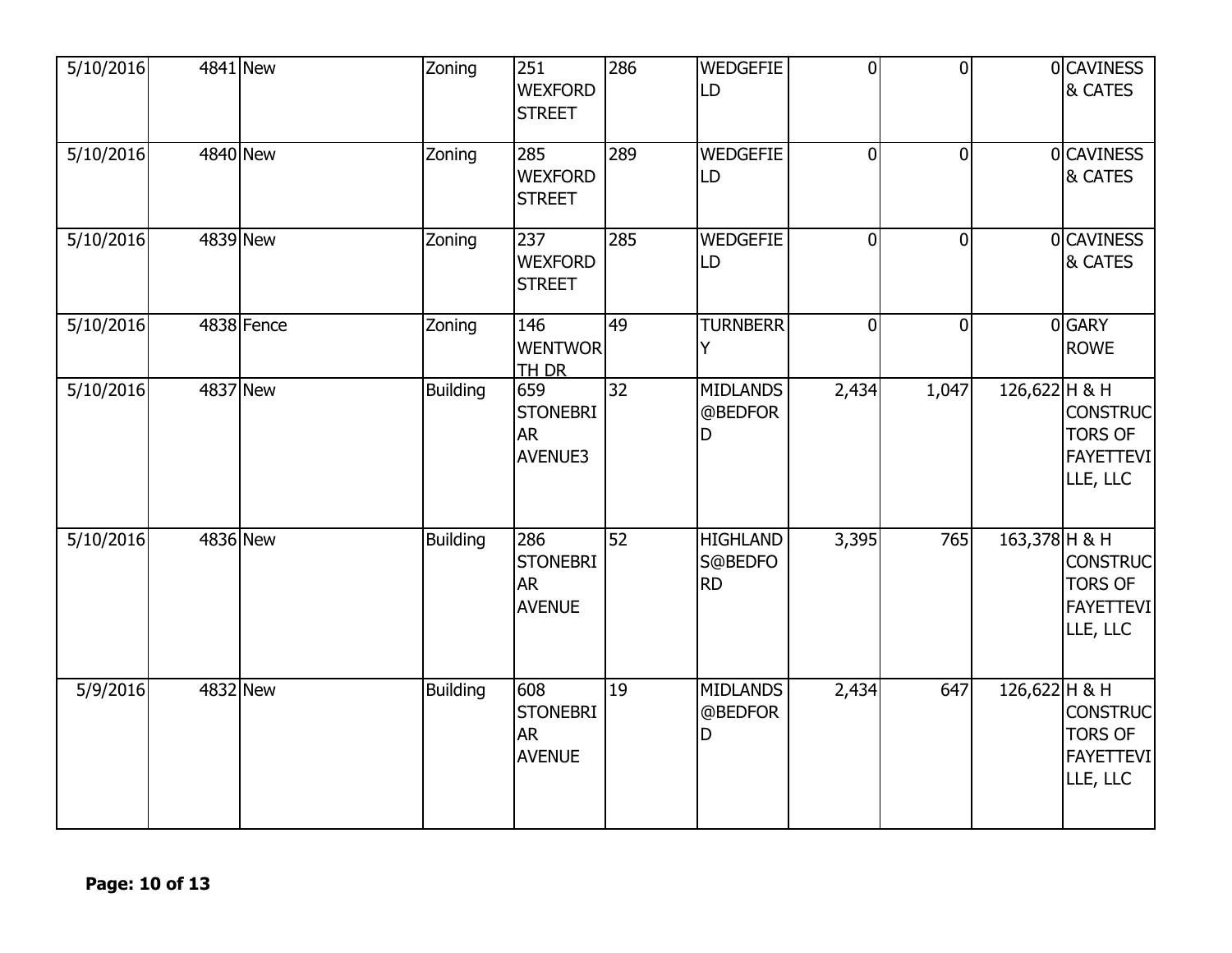| 5/9/2016 |                 | 4830 Fence              | Zoning          | 408<br><b>STONEBRI</b> | 3               | <b>MIDLANDS</b><br>@ | $\overline{0}$ | $\overline{0}$ |                | OLMS&<br><b>SONS</b> |
|----------|-----------------|-------------------------|-----------------|------------------------|-----------------|----------------------|----------------|----------------|----------------|----------------------|
|          |                 |                         |                 | AR AVE                 |                 | <b>BEDFORD</b>       |                |                |                |                      |
| 5/9/2016 | 4821 New        |                         | Zoning          | 286                    | $\overline{52}$ | <b>HIGHLAND</b>      | 3,395          | 765            |                | $0$ H & H            |
|          |                 |                         |                 | <b>STONEBRI</b>        |                 | S@BEDFO              |                |                |                | <b>CONSTRUC</b>      |
|          |                 |                         |                 | AR AVE                 |                 | <b>RD</b>            |                |                |                | <b>TORS</b>          |
| 5/9/2016 |                 | 4820 New                | Zoning          | 659                    | $\overline{32}$ | <b>MIDLANDS</b>      | $\Omega$       | $\overline{0}$ |                | $0$ H & H            |
|          |                 |                         |                 | <b>STONEBRI</b>        |                 | @                    |                |                |                | <b>CONSTRUC</b>      |
|          |                 |                         |                 | <b>AR AVE</b>          |                 | <b>BEDFORD</b>       |                |                |                | <b>TORS</b>          |
| 5/9/2016 |                 | 4819 New                | Zoning          | 673                    | $\overline{31}$ | <b>MIDLANDS</b>      | 0              | $\overline{0}$ |                | $0H$ & H             |
|          |                 |                         |                 | <b>STONEBRI</b>        |                 | @                    |                |                |                | <b>CONSTRUC</b>      |
|          |                 |                         |                 | <b>AR AVE</b>          |                 | <b>BEDFORD</b>       |                |                |                | <b>TORS</b>          |
| 5/9/2016 | 4818 New        |                         | Zoning          | 608                    | $\overline{19}$ | <b>MIDLANDS</b>      | $\overline{0}$ | $\overline{0}$ |                | $0$ H & H            |
|          |                 |                         |                 | <b>STONEBRI</b>        |                 | @                    |                |                |                | <b>CONSTRUC</b>      |
|          |                 |                         |                 | AR AVE                 |                 | <b>BEDFORD</b>       |                |                |                | <b>TORS</b>          |
| 5/9/2016 |                 | 4817 Singlewide         | Zoning          | 4027                   | 10              | WILDWOO              | 0              | $\overline{0}$ |                | 0ROSCOE              |
|          |                 |                         |                 | <b>GAINEY</b>          |                 | D                    |                |                |                | <b>TORRENCE</b>      |
|          |                 |                         |                 | <b>ROAD</b>            |                 |                      |                |                |                |                      |
| 5/6/2016 | 4816 New        |                         | <b>Building</b> | 638                    | 464             | <b>RIVERBRO</b>      | 1,592          | 868            | 104,772 ONSITE |                      |
|          |                 |                         |                 | <b>ROANOKE</b>         |                 | <b>OKE</b>           |                |                |                | HOMES,               |
|          |                 |                         |                 | <b>DRIVE</b>           |                 |                      |                |                |                | LLC                  |
| 5/6/2016 | 4815 New        |                         | Improvem        | 176                    |                 |                      | $\Omega$       | $\overline{0}$ |                | 0 DAVID              |
|          |                 |                         |                 |                        |                 |                      |                |                |                |                      |
|          |                 |                         | ent/Repair      | <b>BLUEBERR</b>        |                 |                      |                |                |                | <b>MASON</b>         |
|          |                 |                         |                 | <b>Y LANE</b>          |                 |                      |                |                |                |                      |
| 5/6/2016 | <b>4812 New</b> |                         | <b>Building</b> | 702                    | $\overline{26}$ | <b>MIDLANDS</b>      | 2,588          | 1,096          |                | 206,000 CAVINESS     |
|          |                 |                         |                 | <b>STONEBRI</b>        |                 | @BEDFOR              |                |                |                | & CATES              |
|          |                 |                         |                 | <b>AR</b>              |                 | D                    |                |                |                |                      |
|          |                 |                         |                 | <b>AVENUE</b>          |                 |                      |                |                |                |                      |
| 5/6/2016 | 4811 New        |                         | <b>Building</b> | 688                    | 25              | <b>MIDLANDS</b>      | 2,355          | 1,109          |                | 187,000 CAVINESS     |
|          |                 |                         |                 | <b>STONEBRI</b>        |                 | @BEDFOR              |                |                |                | & CATES              |
|          |                 |                         |                 | <b>AR</b>              |                 | D                    |                |                |                |                      |
|          |                 |                         |                 | <b>AVENUE</b>          |                 |                      |                |                |                |                      |
| 5/6/2016 |                 | 4810 Accessory Building | Zoning          | 1459                   |                 |                      | 0              | $\overline{0}$ |                | <b>O</b> JULIUS      |
|          |                 |                         |                 | <b>CRAWFOR</b>         |                 |                      |                |                |                | <b>GLOCKNER</b>      |
|          |                 |                         |                 | <b>D WRIGHT</b>        |                 |                      |                |                |                |                      |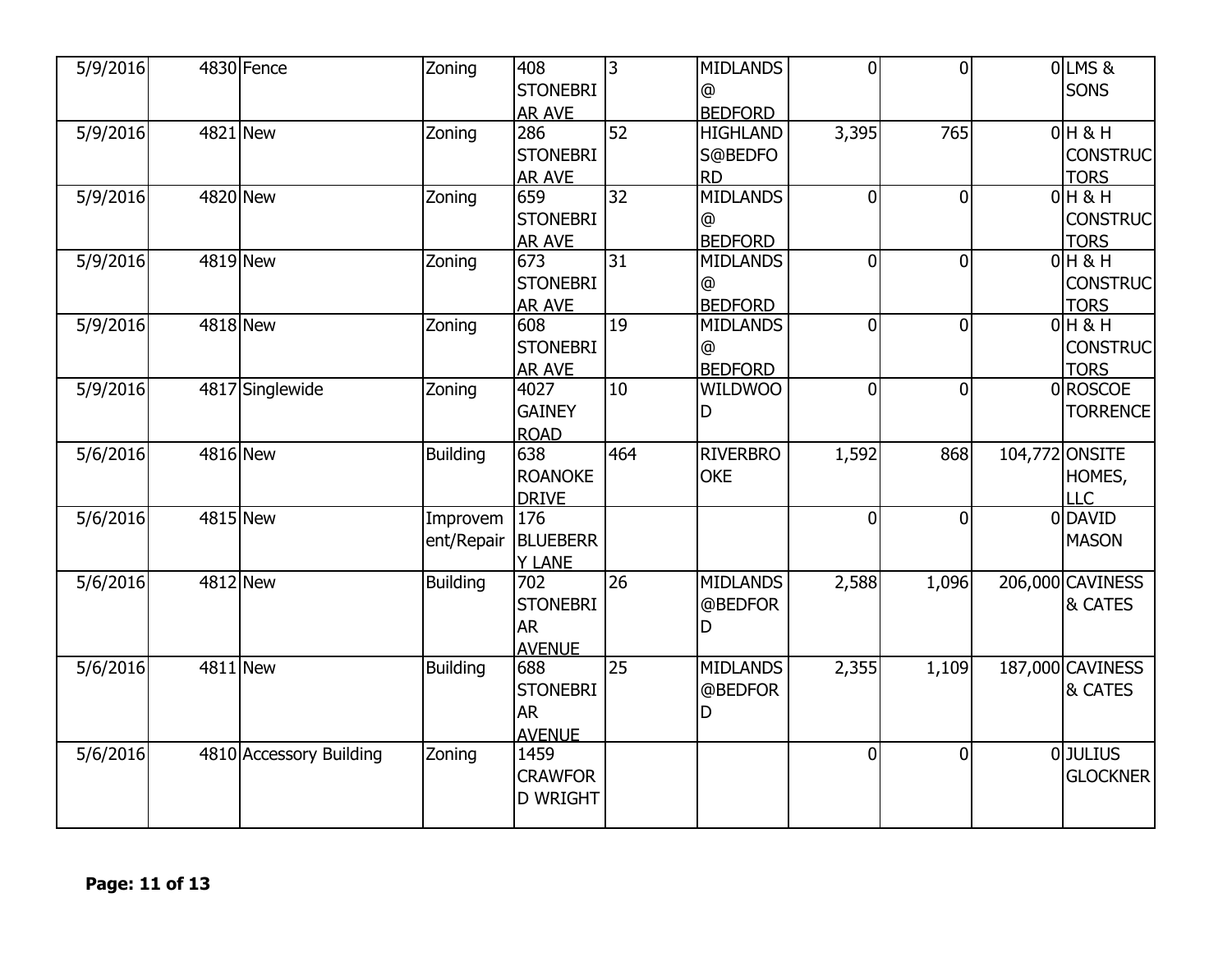| 5/6/2016 | 4809 Garage             | <b>Building</b> | 248 ST.<br><b>MATTHEW</b><br><b>CHURCH</b><br><b>ROAD</b> |                 |                                                                                  | $\overline{0}$ | 417            |              | 11,200 JOSHUA N.<br><b>DAVIS</b>                                  |
|----------|-------------------------|-----------------|-----------------------------------------------------------|-----------------|----------------------------------------------------------------------------------|----------------|----------------|--------------|-------------------------------------------------------------------|
| 5/6/2016 | 4808 Garage             | Zoning          | 248 ST<br><b>MATTHEW</b><br><b>CHURCH</b><br><b>ROAD</b>  |                 |                                                                                  | $\mathbf 0$    | $\mathbf{0}$   |              | 0JOSHUA<br><b>DAVIS</b>                                           |
| 5/6/2016 | 4807 Commercial (new)   | <b>Building</b> | 115<br><b>EXETER</b><br><b>DRIVE</b>                      | 134             | <b>TURNBERR</b>                                                                  | 473            | $\overline{0}$ | 10,000 H & H | <b>CONSTRUC</b><br><b>TORS OF</b><br><b>FAYETTEVI</b><br>LLE, LLC |
| 5/5/2016 | 4800 New                | Zoning          | 688<br><b>STONEBRI</b><br><b>AR</b><br><b>AVENUE</b>      | $\overline{25}$ | <b>THE</b><br><b>MIDLANDS</b><br>@<br><b>BEDFORD</b>                             | $\overline{0}$ | $\mathbf{0}$   |              | <b>OCAVINESS</b><br>& CATES                                       |
| 5/5/2016 | 4799 New                | Zoning          | 179<br><b>STONEBRI</b><br><b>AR</b><br><b>AVENUE</b>      | 72              | <b>THE</b><br><b>HIGHLAND</b><br>$S$ <sup><math>@</math></sup><br><b>BEDFORD</b> | $\overline{0}$ | $\overline{0}$ |              | <b>OCAVINESS</b><br>& CATES                                       |
| 5/5/2016 | 4798 New                | Zoning          | 702<br><b>STONEBRI</b><br><b>AR</b><br><b>AVENUE</b>      | $\overline{26}$ | <b>THE</b><br><b>MIDLANDS</b><br>@<br><b>BEDFORD</b>                             | $\overline{0}$ | $\mathbf 0$    |              | 0 CAVINESS<br>& CATES                                             |
| 5/4/2016 | 4795 Accessory Building | Building        | 249<br><b>PEBBLE</b><br><b>LANE</b>                       |                 | <b>CLUB</b><br><b>POND</b><br><b>CROSSING</b>                                    | $\mathbf 0$    | 240            |              | 5,300 TIMOTHY<br><b>SOLOMON</b>                                   |
| 5/4/2016 | 4794 Pergula            | <b>Building</b> | 151 BELLE<br><b>CHASE</b><br><b>DRIVE</b>                 |                 | <b>SAVANNAH</b><br><b>CHASE</b>                                                  | $\overline{0}$ | 165            |              | 600 WALTHER<br><b>MEJIA</b>                                       |